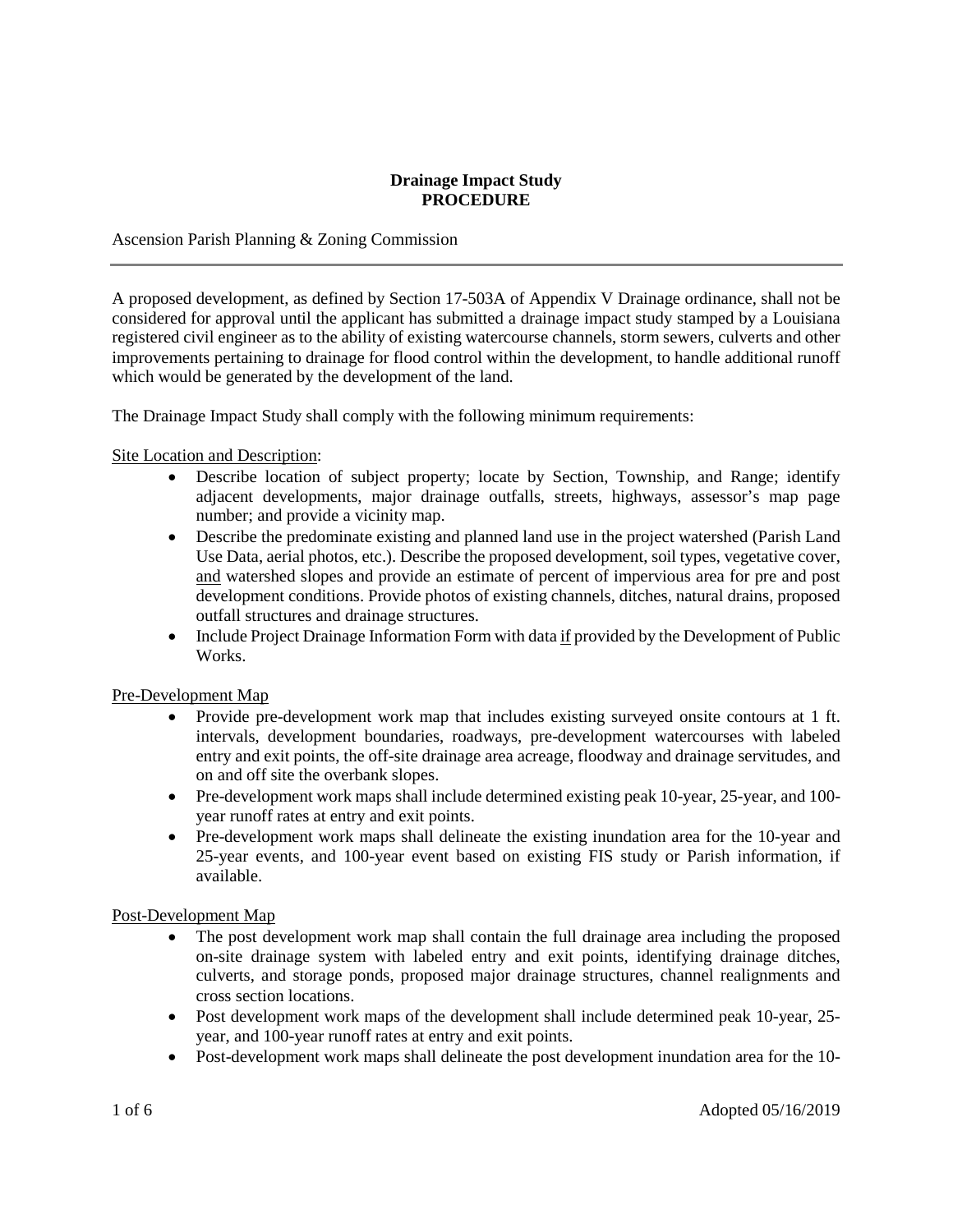year and 25-year events, and 100-year event based on existing FIS study or Parish information, if available.

• Delineate the 100-year overflow route for onsite drainage for areas within the floodplain.

# Watershed Map:

- The watershed map should indicate the location of existing channels, ditches, natural drains, proposed major drainage structures, channel realignments and cross section locations.
- The latest U.S.G.S. 7.5 minute quadrangle map or better, at a scale of 1 inch  $= 500$  feet of less, may be used as the base for delineating watersheds for large off-site areas.
- The location of the site on a FEMA FIRMette with base flood elevations identified where available shall be provided.

### Hydrologic Design:

- The drainage impact analysis shall include hydrological calculation determining existing condition peak 10-year, 25-year, and 100-year flow rates at the development entry and exit points. The drainage impact analysis shall include hydrological calculations determining future condition peak 10-year, 25-year, and 100-year flow rates at the development exit points.
- The 25-year storm shall be used to design drainage features and storm water detention for proposed developments. The resulting post-development outflow from proposed development sites for the 25-year storm shall be limited to the outflow that would occur for the 10-year 24 hour duration storm and pre-development conditions.
- The impact of the 100-year design storm shall be checked for maximum water surface elevation, and total site runoff peak discharge rates to allow Engineer Review Agency to assess impact on properties and infrastructure.
- Technical Release 55 (TR-55) "Urban Hydrology for Small Watersheds" (frequently called the SCS method) shall be used to produce pre and post development runoff hydrographs. The computations shall be based on 10 year, 25-year, and 100 year Type III rainfall distributions producing totals of 7.8, 9.6, and 12.6 inches of rainfall respectfully in 24 hours. The shape factor when using SCS method can be lowered to a minimum of 323 rather than using the default 484. The pre development times of concentration can be determined by either the lag or TR-55 worksheet methods but the post development times of concentration must be determined by the TR-55 worksheet method. Other methods may be used to calculate pre and post development runoff hydrographs, if approved by the Engineer Review Agency prior to performing the drainage impact analysis. Rainfall data on other frequency events is found in NOAA Atlas 14 volume 9 version 2.

### Hydraulic Capacities:

- *On site capacity*: Indicate capacity of any existing drainage outfall facility (ditch, canal, culvert, bridge, etc.) within the proposed development site and required type size and capacity of any proposed outfall facilities as defined above.
- *Off-site capacity*: Determine capacity of existing downstream outfall facilities (ditch, canal, culvert, bridge, etc.) that will be utilized to convey flow from the downstream limits of the proposed development to the main outfall as identified by the Engineer Review Agency. An inventory of downstream structures including size, type, invert elevation and over topping elevation should be made. Channel cross sections at upstream and downstream limits of the proposed development, at structure locations and at intermediate canal locations shall be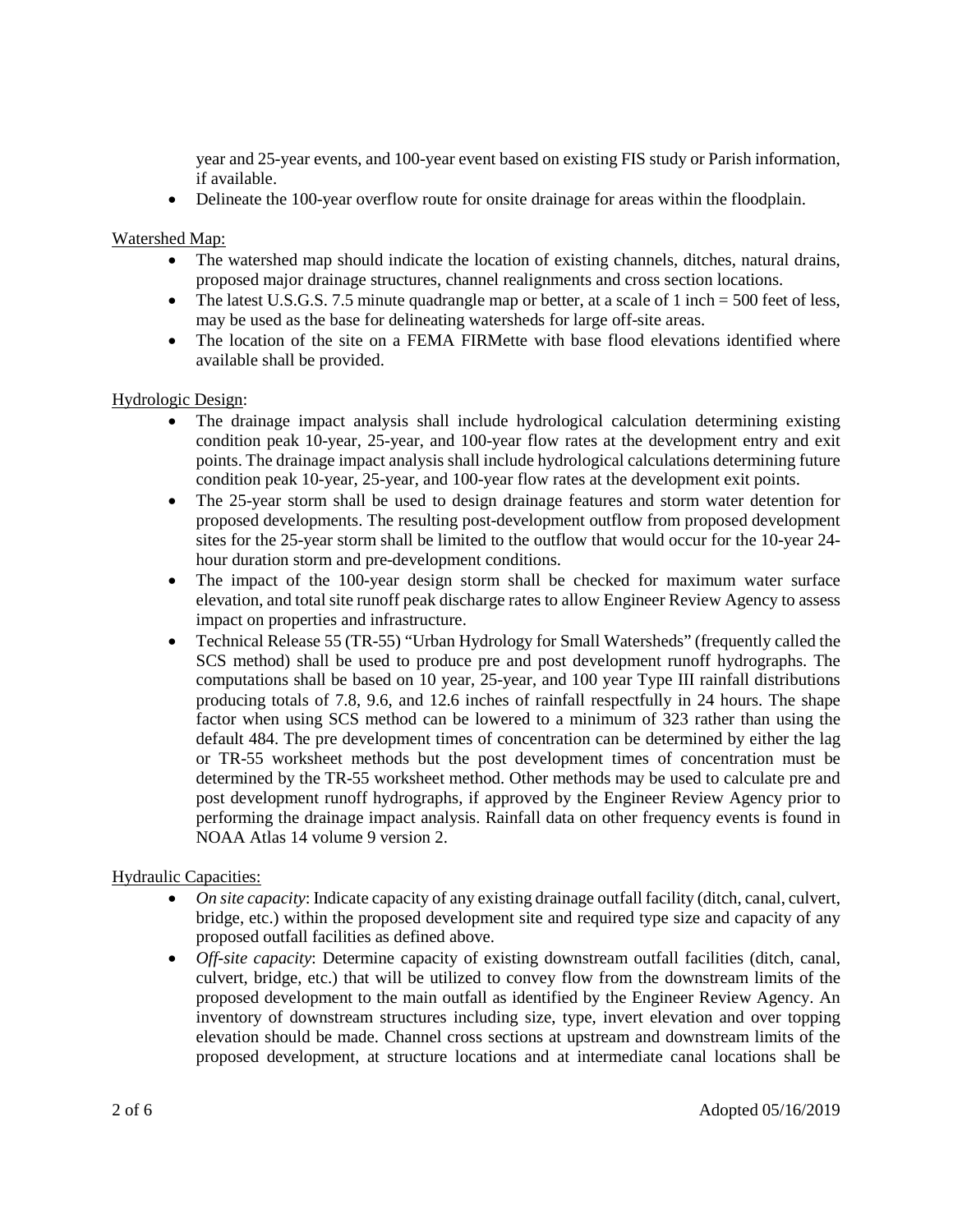required to adequately define existing channel capacities.

- Design water levels: Indicate design water levels for site at the upstream and downstream boundaries. 10-year, 25-year and 100-year 24-hour duration design water surface elevations are to be provided.
- The 25-year storm shall be used to design drainage features and storm water detention for proposed developments. The resulting post-development outflow from proposed development sites for the 25-yar storm shall be limited to the outflow that would occur for the 10-year 24 hour duration storm and pre-development conditions.
- The impact of the 100-year design storm shall be checked for maximum water surface elevation, and total site runoff peak discharge rates to allow Engineer Review Agency to assess impact on properties and infrastructure.

# Special Site Conditions:

- Special conditions which may exist at the proposed development site should be clearly identified including but not limited to such items as:
	- 1. Special Flood Hazard Areas (FIRM Zones A and AE)
	- 2. Regulatory Floodway
	- 3. Fill placement location and mitigation requirements. Mitigation is to consider impact to local drainage and floodplain fill.
	- 4. Potential wetland sites
	- 5. Churches, schools, cemeteries or parks
	- 6. Landfills and Hazardous Waste Sites
	- 7. Existing houses with relatively low slab elevations or any known existing flowing conditions that are located near the new development boundary.

### Study Conclusions and Recommendations:

• Study shall clearly identify the results of the computation, stat a conclusion to the analysis and provide recommendations of any required action(s) so that no adverse impact is experienced by surrounding properties.

No increase in the rate of run-off that existed prior to development will be permitted unless the developer/sub-divider, on a case by case basis to be determined at the discretion of the Engineer Review Agency, can establish to their respective satisfaction that the existing downstream drainage is adequate to handle and maintain the anticipated flow resulting for the proposed development of the property. The Drainage Impact Study shall clearly state how the reduction in the post development peak rate of runoff from 25-year post-development to 10-year pre-development conditions will be achieved. If the reduction is achieved by a detention system, the detention system shall be sized to safely accept and route the 25-year 24-hour design storm through the detention system without overtopping the levee or earthen embankment. The 25-year 24-hour flow is to be controlled by a pipe and/or control structure. The 100-yr event is to be checked to ensure emergency weir is properly sized to prevent pond overtopping and to safely convey overflow to the receiving body of water. The 100-year 24-hour flow is also to be checked to estimate impact on development and upstream and downstream boundaries.

Absent such notice, run-off from the proposed development shall be detained onsite by using storage, swales, ponds and/or basins or other accepted methods, as approved by the Parish and released at rate of flow that does not exceed the rate of flow as described above.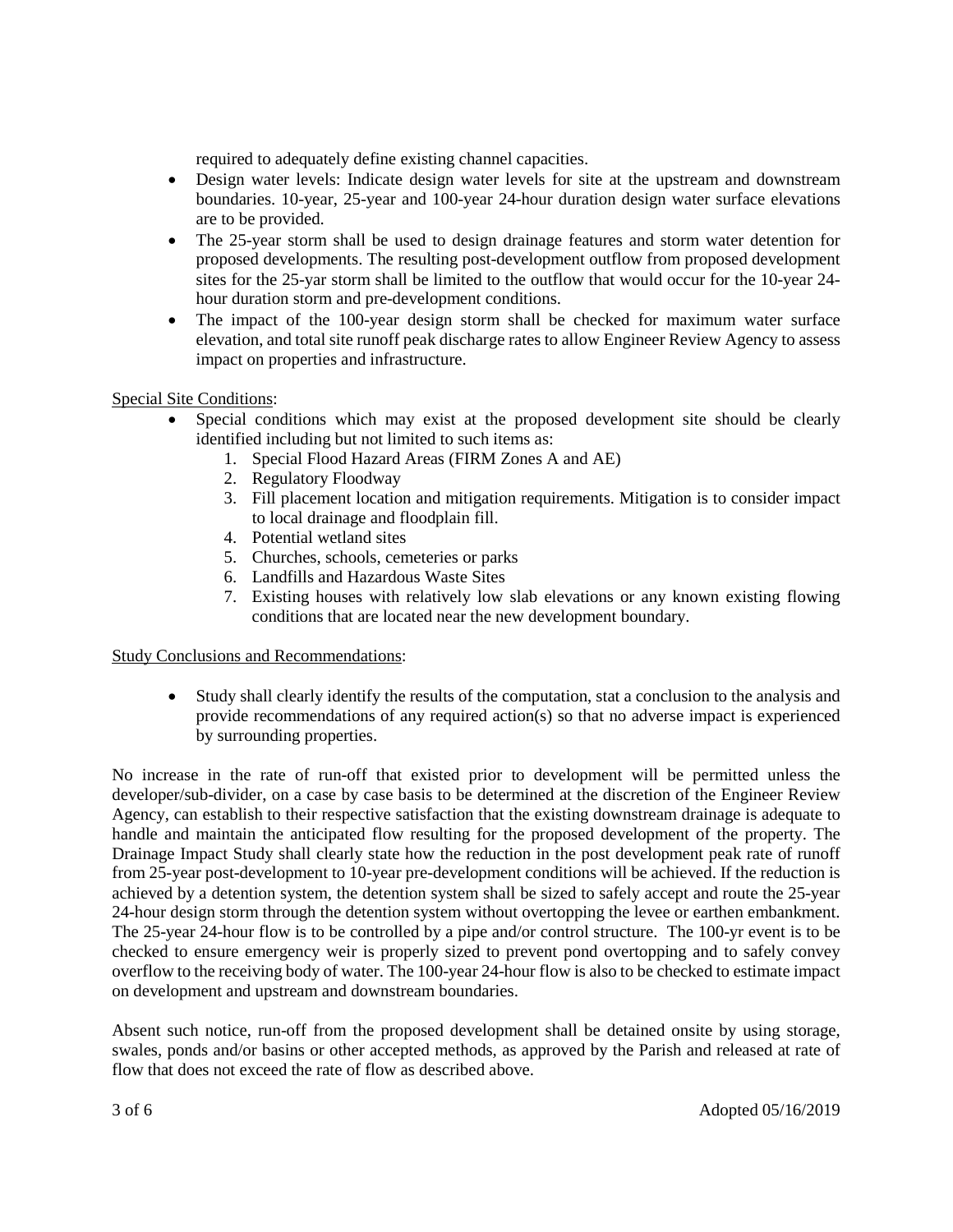No increase in upstream water surface elevation from that existed prior to development will be permitted unless the developer/sub divider, on an area by area basis to be determined at the discretion of the Engineer Review Agency, that the increase will not adversely affect any property.

Consideration for Protecting Existing Watersheds and Conveyance Systems:

- There are four conditions which must be mitigated to protect existing watersheds and conveyance systems.
	- 1. Existing Watershed Flow Pattern For measurement of obstruction of flow patterns where all drainage flows including overland flow which normally would flow unimpeded through the site are blocked by site will need to be mitigated. This mitigation will be via designed channels through or around the site, without increasing flooding upstream of the site or along the flow path through or around the site.
	- 2. Conveyance System For measurement of the impact of conveyance change, a continuous backwater model such as HECRAS must be performed. The following river stations will be needed in the model.
		- a. A convenient location at least 200 feet or further downstream of the downstream development boundary section.
		- b. 50 to 100 feet downstream of the development boundary section. This will be the beginning of a transition to a section containing "fill".
		- c. Downstream boundary section which will contain "fill" in the post development model.
		- d. Intermediate sections along the proposed development at no more than 500 feet intervals (minimum of one) which will contain "fill" in the post development model.
		- e. Upstream boundary section which will contain "fill" in post development model.
		- f. 50 to 100 feet upstream of the upstream development boundary section to mark the end of transition to pre-development conditions.
		- g. The channels in these sections may be interpolated from surveyed sections upstream and downstream of the development. Overbank conditions may utilize LiDar or site survey data extended to sub basin ridgelines.
		- h. The post development "fill" must be adjusted until the model documents that there is no adverse increase in water surface elevation at the upstream section or potential impacts upstream of that section.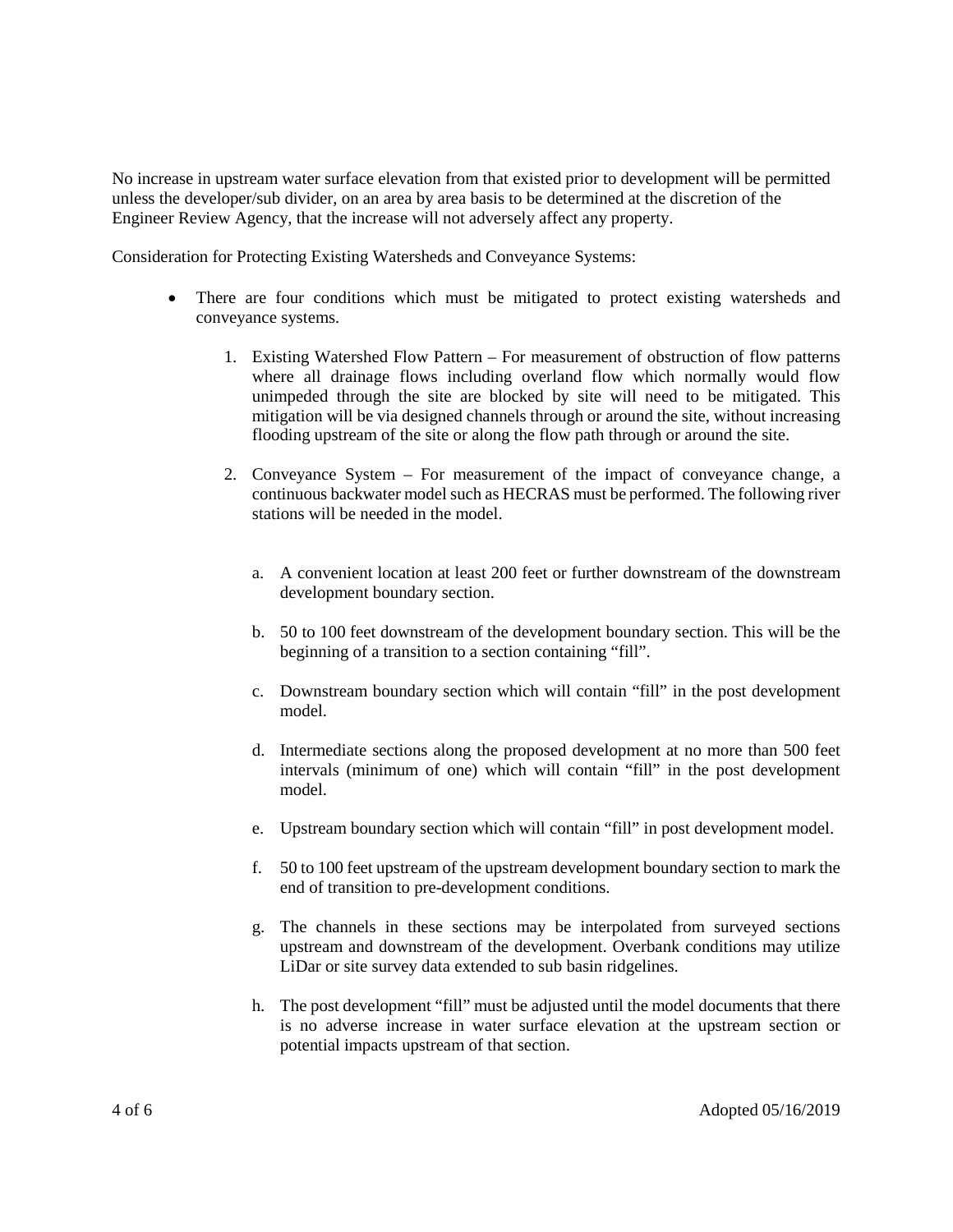- i. Cross sections need to be provided at the upstream and downstream property lines.
- j. An exhibit must be provided with the submittal of the HEC-RAs model that shows the location of the cross sections on exhibits showing same info as the predeveloped and post-developed drainage area maps.
- 3. Storm water Detention For measurement of storm water detention, the inflow hydrograph must be for a 24 hour or longer storm event. The detention pond must be designed to contain the posts-development 25-year 24 hour storm volume without overtopping the pond's rim. The pond shall be designated such that the 25-year storm outflow leaving the developed portion of a site does not exceed the pre-development 10-year storm outflow.

The computation must be based on Dynamic Discharge (tail water of the receiving stream and the effect of the outfall conduit).

The maximum stage within the pond must be compared with the roadway elevations, building foundations, and storm water conduits within the development. A separate analysis will be prepared for the 100-year storm event. This analysis will be used to compare the maximum stage within the pond to roadways, building foundations, storm water conduits, and pond levee confinement heights.

- 4. Placement of Fill For measurement of compensatory fill, any volume placed below the Base Flood Elevation shall be compensated for and balanced by a hydraulically equivalent volume of excavation taken from below the Base Flood Elevation and above the normal pool water level. The volume of water below such elevation is considered Dead Storage.
	- a. The determining criteria for land subject to this requirement shall be all land below the Base Flood elevation as determined by actual on-the-ground contours referenced to the official Parish benchmark system, regardless of whether the FEMA Flood Insurance Rate Maps (FIRM) depict the property in question to be in a recognized flood zone.
	- b. Where lakes are excavated, the volume of dirt removed below the normal pool level of the lake cannot be credited as compensatory storage.
	- c. Compensatory storage must have an equivalent hydraulic conveyance to the floodplain as the area being filled. Compensatory storage that is hydraulically disconnected will not be credited towards fill mitigation.
	- d. If the compensatory storage is derived from an off-site source that is not a part of the proposed development and the base flood elevation at the off-site source shall not be greater than one (1) foot higher than or one (1) foot lower than the base flood elevation of the developed site.
	- e. If the storage pond is to be adjacent to a stream, the excavation must be storage